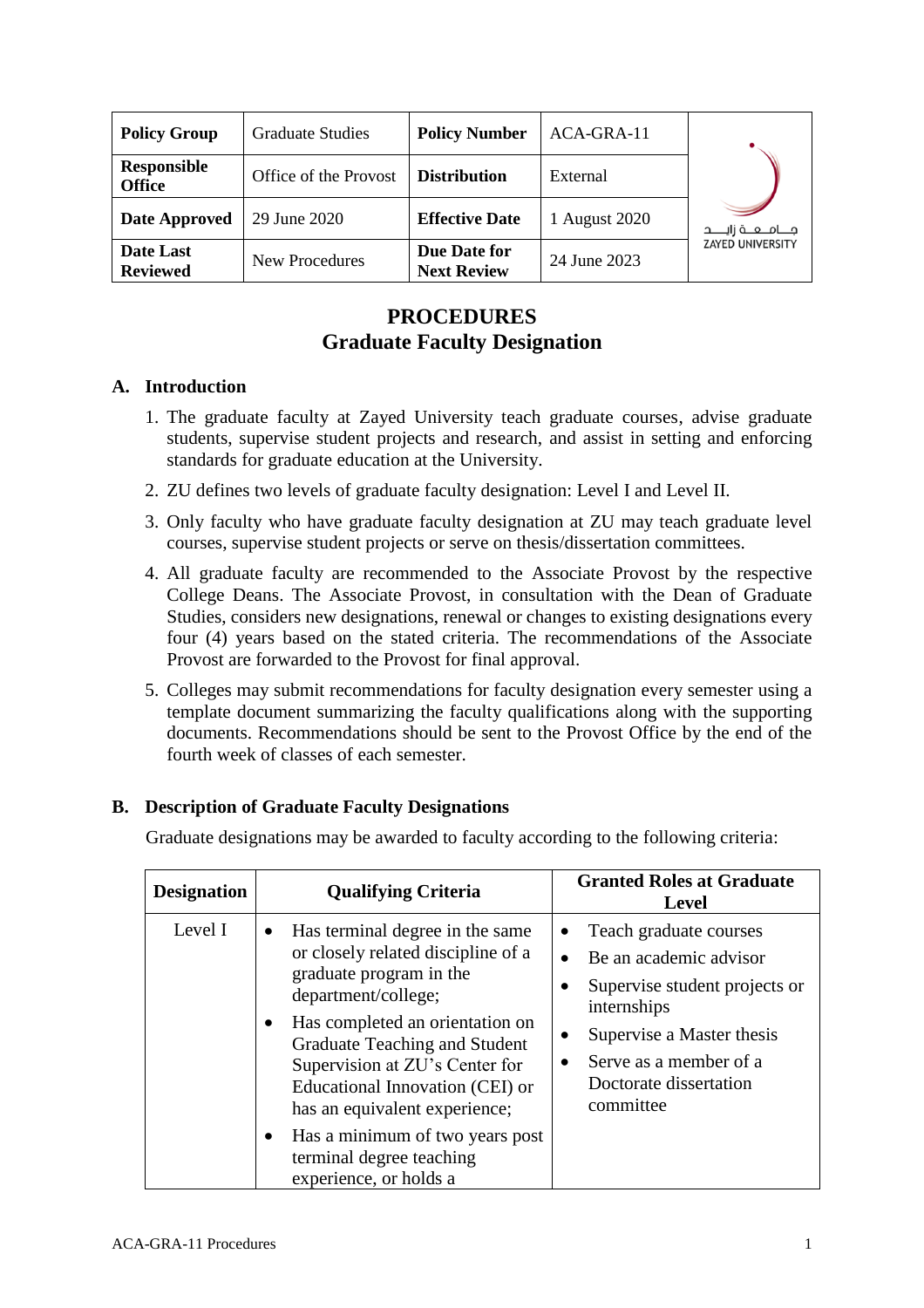|          | professional license or has<br>significant professional<br>experience in the same or related<br>discipline of a graduate program<br>in the department/college;                                                                                                                  |                                                                                         |
|----------|---------------------------------------------------------------------------------------------------------------------------------------------------------------------------------------------------------------------------------------------------------------------------------|-----------------------------------------------------------------------------------------|
|          | Is active in research or other<br>٠<br>scholarly or creative activities<br>related to the discipline or has<br>significant professional<br>experience in the applied field as<br>practitioner; and                                                                              |                                                                                         |
|          | Published a minimum of 2 papers<br>$\bullet$<br>in reputable journals in the<br>discipline in last 3 years or is the<br>author/owner of 2 other scholarly<br>or creative works that are<br>deemed equivalent to<br>publications by peers in the<br>faculty's department/college |                                                                                         |
| Level II | Has a minimum of 4 years at<br>$\bullet$<br>Level I (for faculty already at<br>$ZU$ );                                                                                                                                                                                          | All roles of Level I<br>$\bullet$<br>Supervise a Doctorate<br>$\bullet$<br>dissertation |
|          | Holds the rank of Associate or<br>Professor;                                                                                                                                                                                                                                    |                                                                                         |
|          | Has successfully supervised a<br>٠<br>Master thesis or a doctoral<br>dissertation at ZU or elsewhere;                                                                                                                                                                           |                                                                                         |
|          | Has a strong record of active<br>engagement in research or other<br>scholarly or creative activities<br>related to the discipline; and                                                                                                                                          |                                                                                         |
|          | Published a minimum of 2 papers<br>$\bullet$<br>in reputable journals in the<br>discipline in last 4 years or is the<br>author/owner of 2 other scholarly<br>or creative works that are                                                                                         |                                                                                         |
|          | deemed equivalent to                                                                                                                                                                                                                                                            |                                                                                         |
|          | publications by peers in the                                                                                                                                                                                                                                                    |                                                                                         |
|          | faculty's department/college                                                                                                                                                                                                                                                    |                                                                                         |

## **C. Maintenance of Graduate Faculty Designation**

In addition to practicing and serving in the designated roles at the graduate level, designated faculty members are expected to be involved in a variety of continuous development activities that are directly related to their field of specialization, and thereby serve to maintain their designation status. These activities may also include intellectual contributions, professional development or professional experience. The choice of